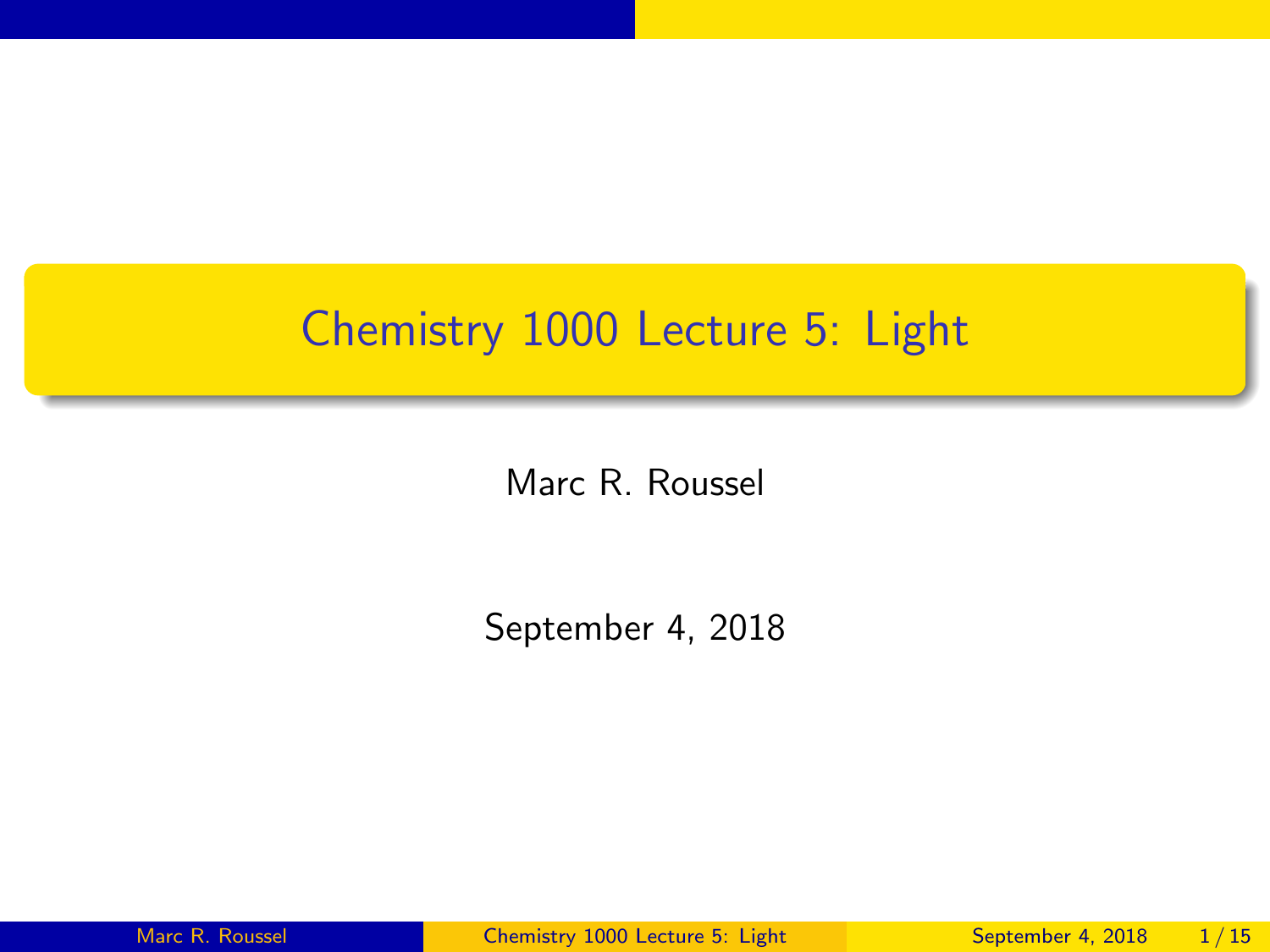<span id="page-1-0"></span>Two dominant theories on the nature of light, going back to ancient times:

Corpuscular (particle) theory: Explains some observations, like the straight-line propagation of light rays

- The Indian Vaisheshika philosophical school (6th–5th century BC) held that light is made of atoms of fire.
- Alhacen's Book of Optics (1021) hypothesized that light is made of particles emitted by illuminated objects.
- Newton's Opticks (1704) contained a detailed corpuscular theory.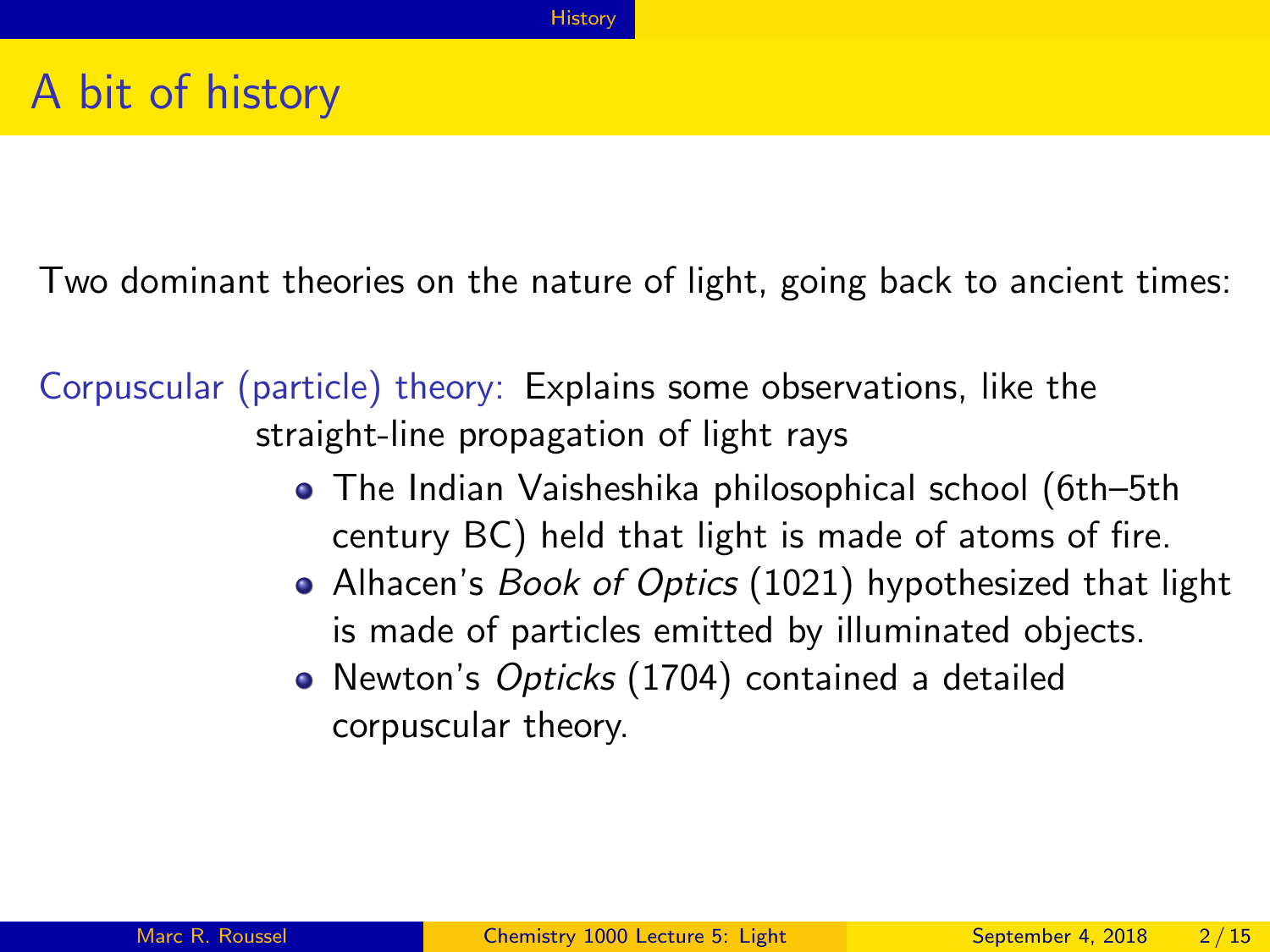#### **[History](#page-1-0)**

Wave theory: Explained most properties of light

- Hooke (1665) and Huygens (1690) both presented wave theories of light.
- Faraday (1847) proposed that light is an electromagnetic wave.
- Maxwell (1862) showed that electromagnetic theory predicted waves.

Triumph of Maxwell's theory: Discovery of radio waves by Hertz (1886–87)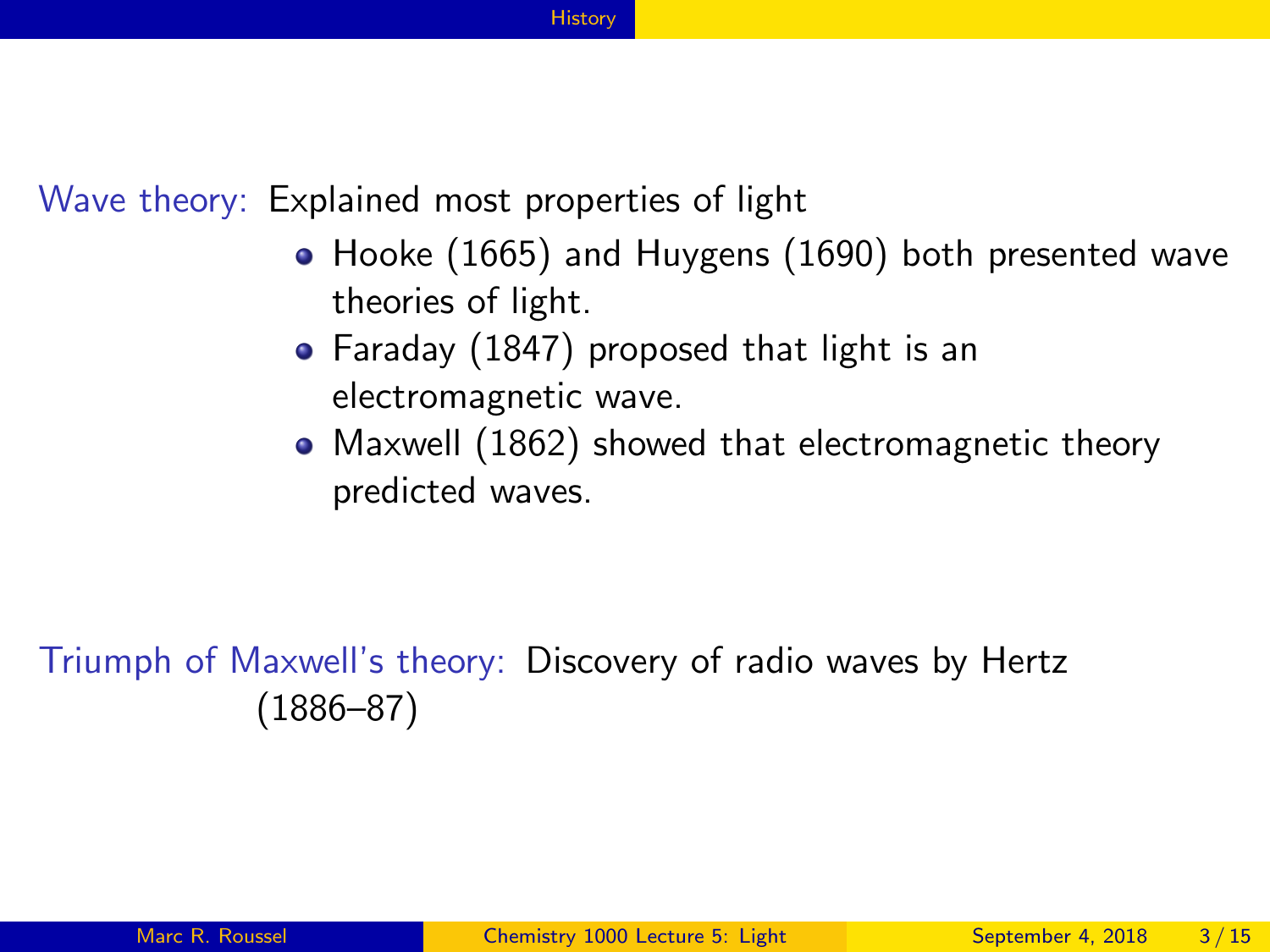# <span id="page-3-0"></span>Wave properties

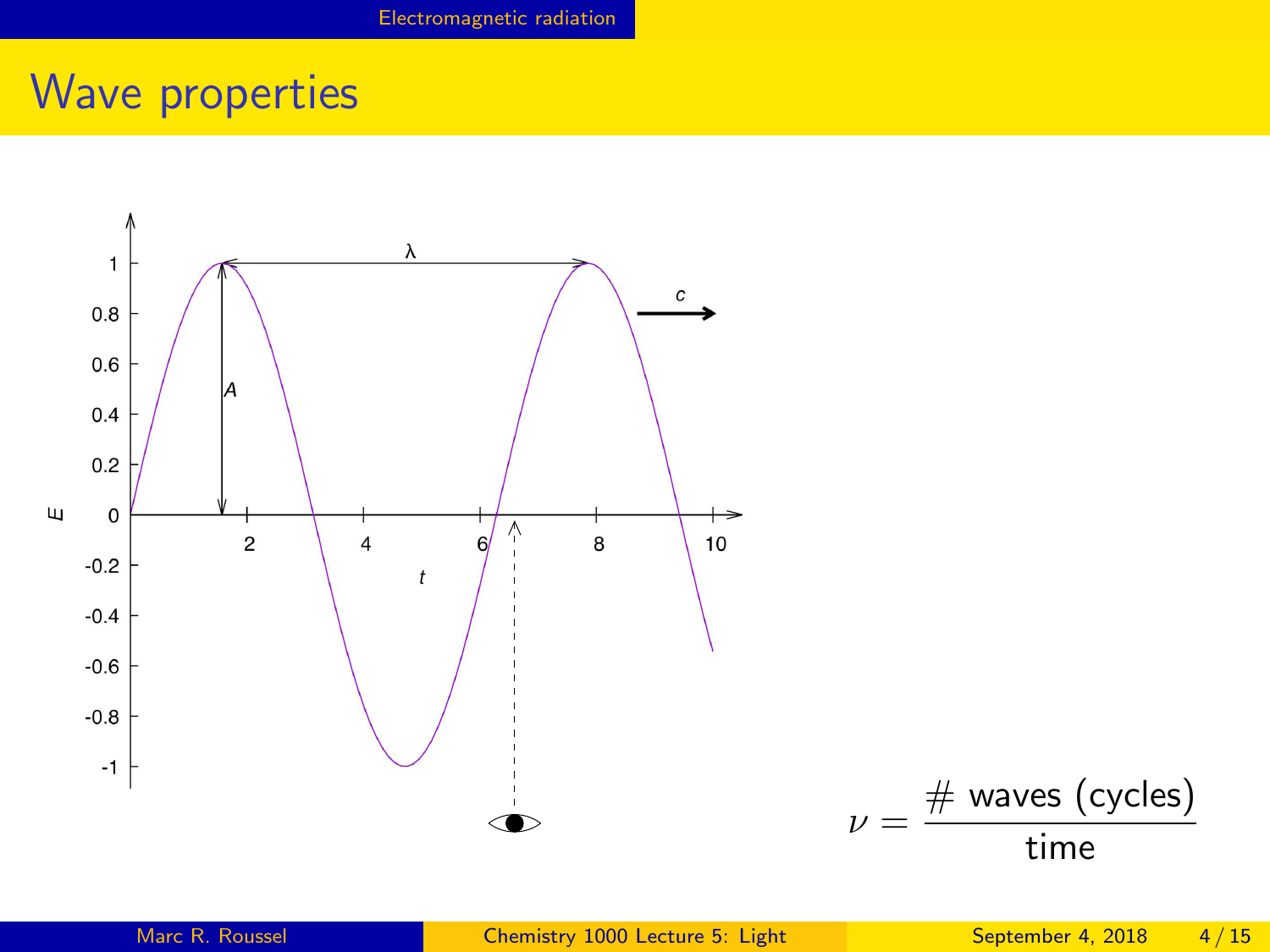Frequency-wavelength relationship for light

$$
c = \lambda \nu
$$

c is the speed of light in  $m/s$ .

$$
c = 2.997\,924\,58 \times 10^8\,\mathrm{m/s}
$$
 (by definition)

#### $\lambda$  is the wavelength in m.

 $\nu$  is the frequency in Hz (cycles per second).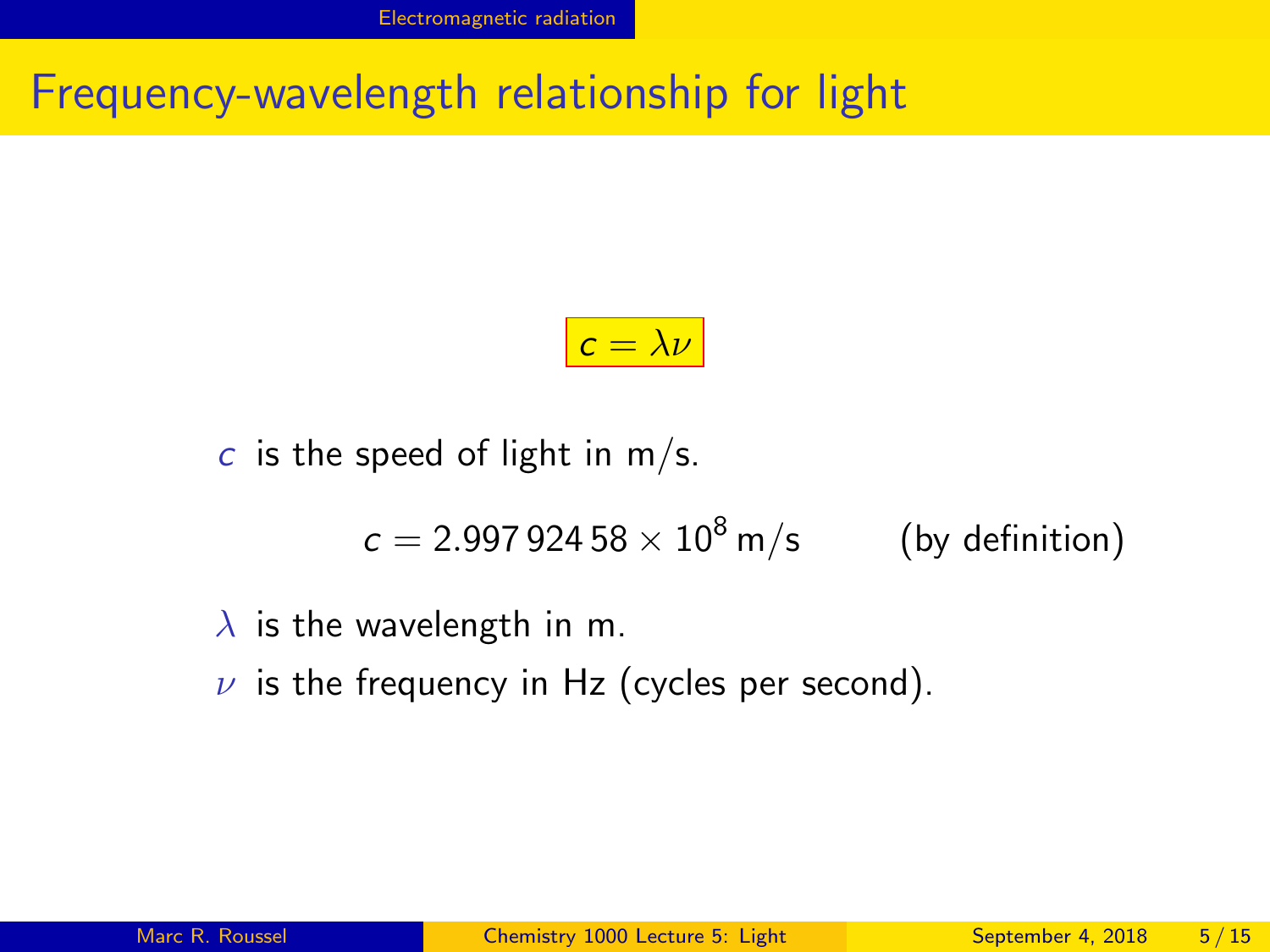### <span id="page-5-0"></span>Photoelectric effect



According to classical physics the energy carried by a wave depends on the square of its amplitude.

For light, amplitude  $=$  intensity.

Prediction: Not enough energy to remove electrons? Increase the intensity of the light.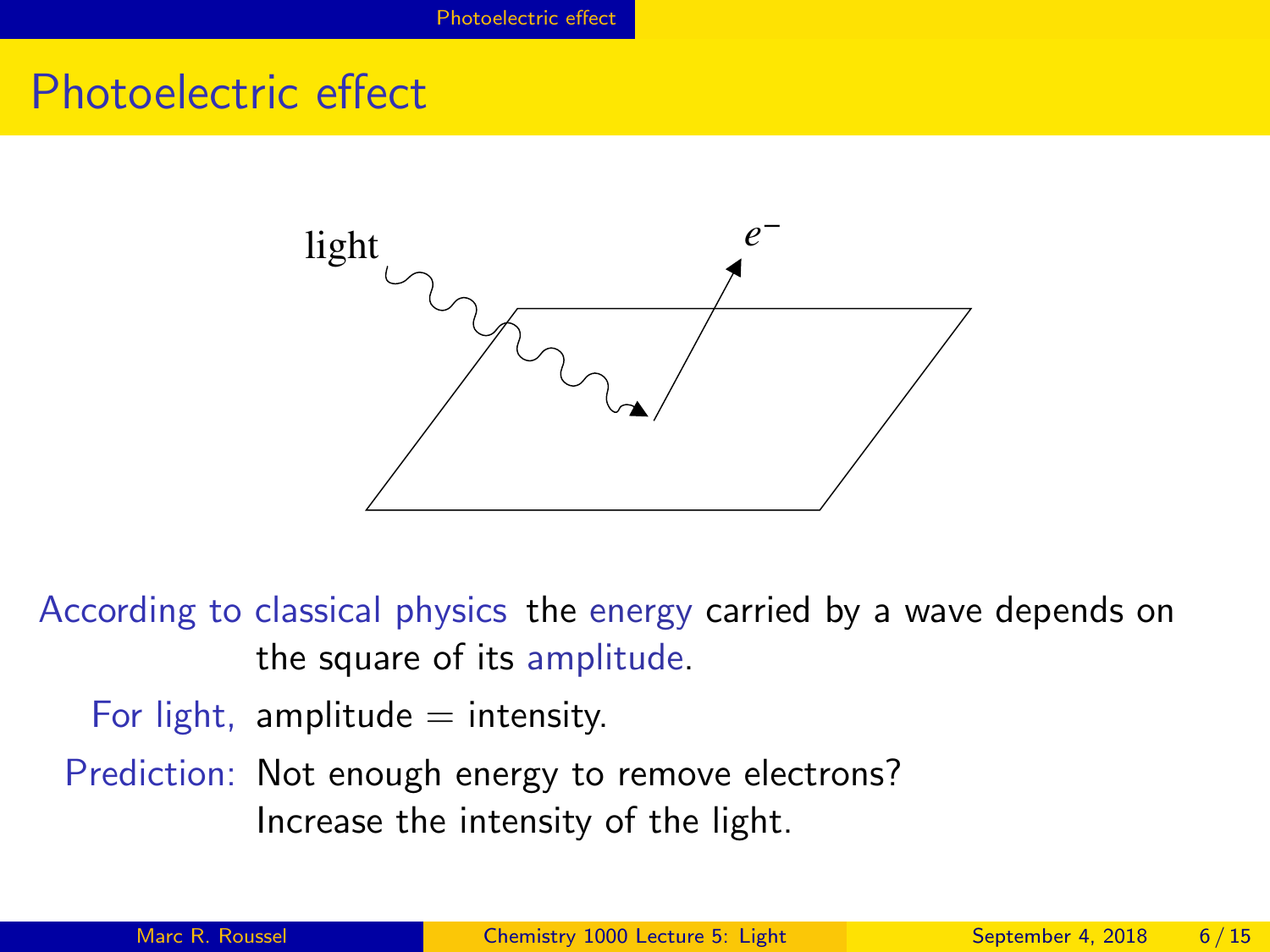#### Observations:

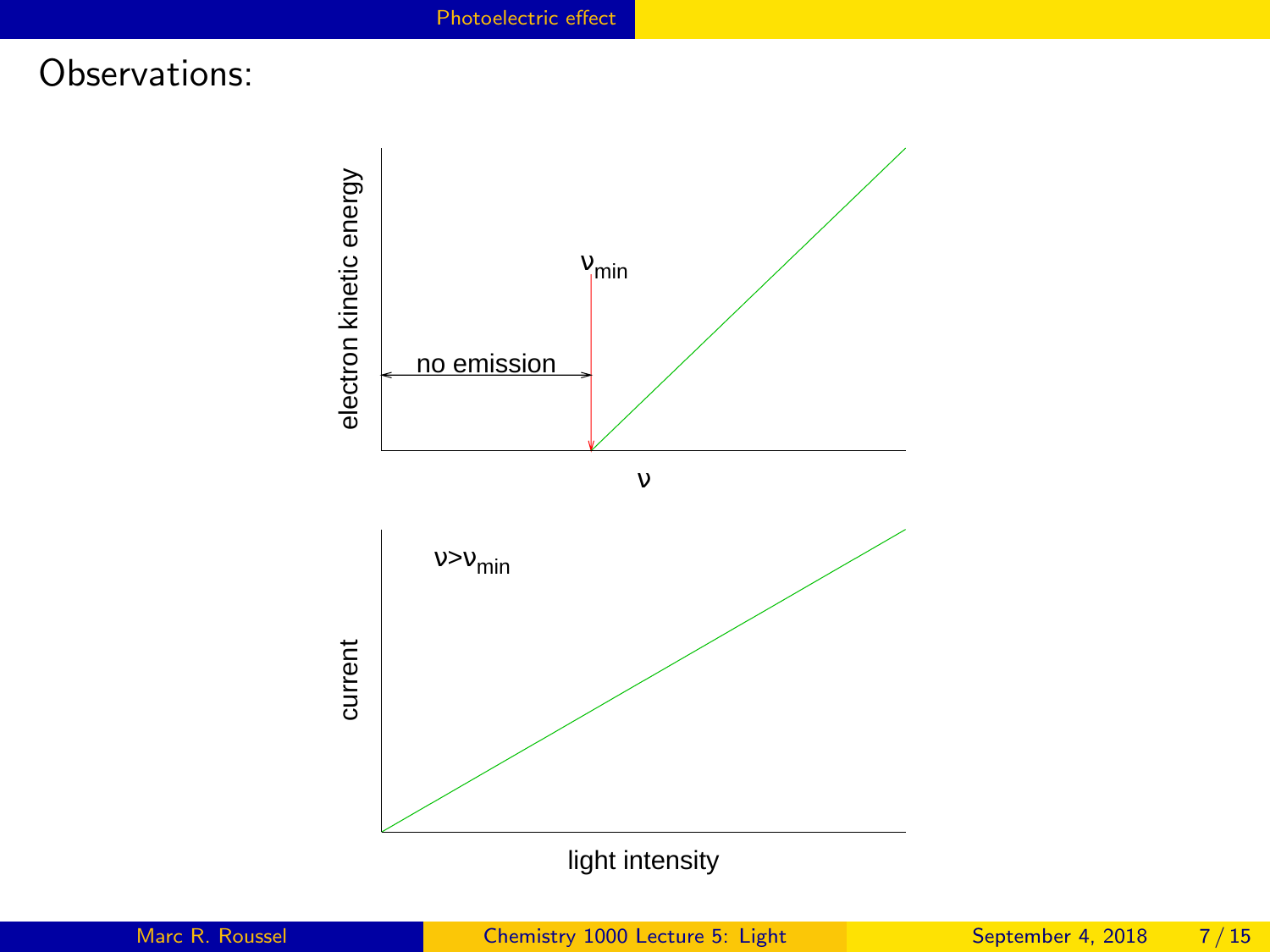#### Einstein's solution

- Light is made of particles called photons.
- Photons obey Planck's equation

 $F = h\nu$ 

- $E$  is the energy of one photon in J.
- $h$  is Planck's constant in J/Hz (sometimes written Js).

 $h = 6.62607015 \times 10^{-34}$  J/Hz

(Fixed value to be adopted in the new SI system)

Duality: Light is *both* a particle and a wave!

• Photochemical equivalence: Matter interacts with photons one by one, i.e. each photon is responsible for the ejection of one electron.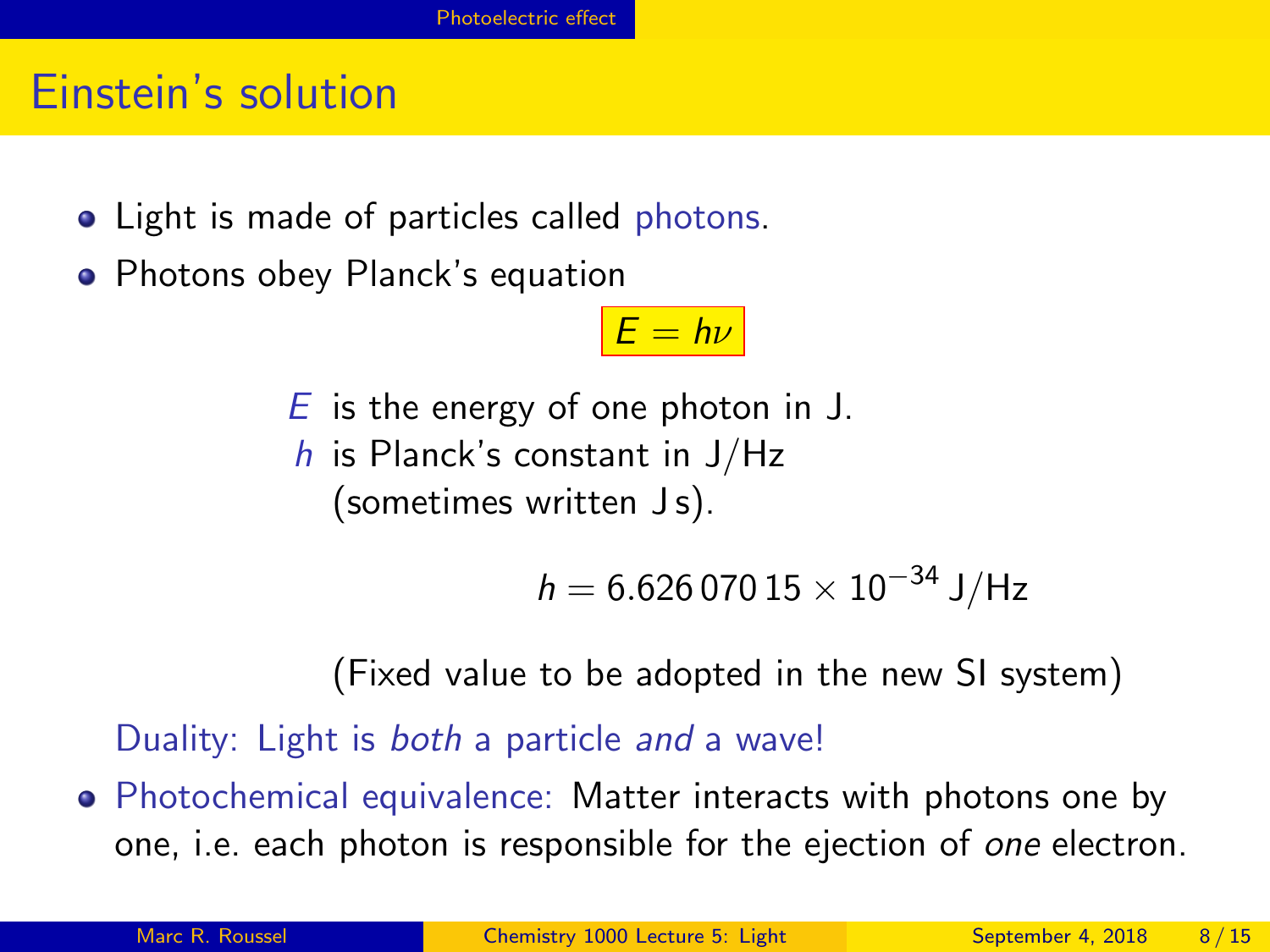electron k.e.  $=$  energy supplied  $-$  energy to remove electron  $eV_s = h\nu - e\phi$  $V_s = \frac{h}{a}$  $\frac{0}{e} \nu - \phi$ 

 $\implies$  Slope of plot of stopping potential  $V_s$  vs  $\nu = \frac{h}{a}$ e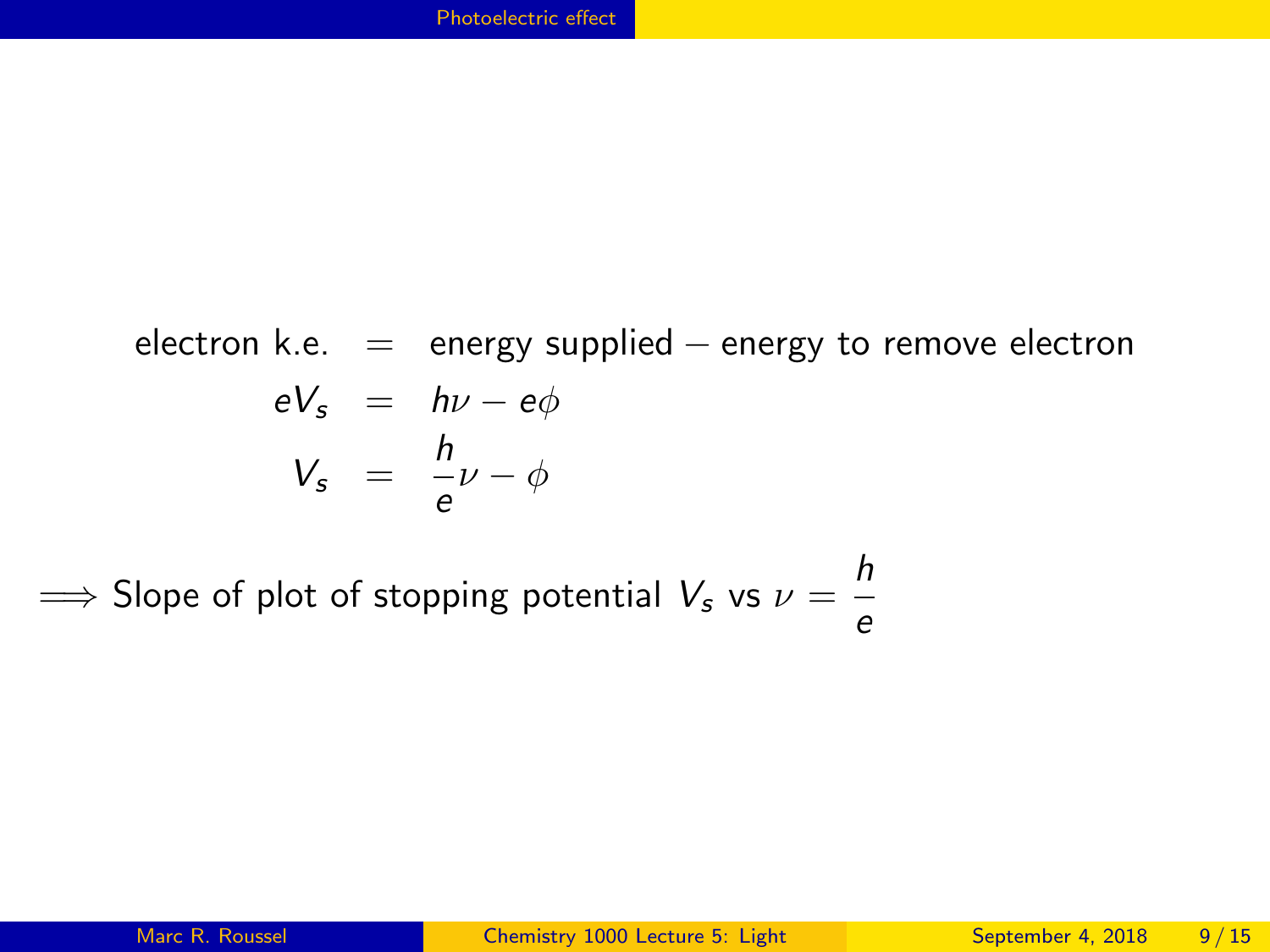### 1921 Physics Nobel Prize

To Albert Einstein, for his services to Theoretical Physics, and especially for his discovery of the law of the photoelectric effect

[http://nobelprize.org/nobel\\_prizes/physics/laureates/1921](http://nobelprize.org/nobel_prizes/physics/laureates/1921)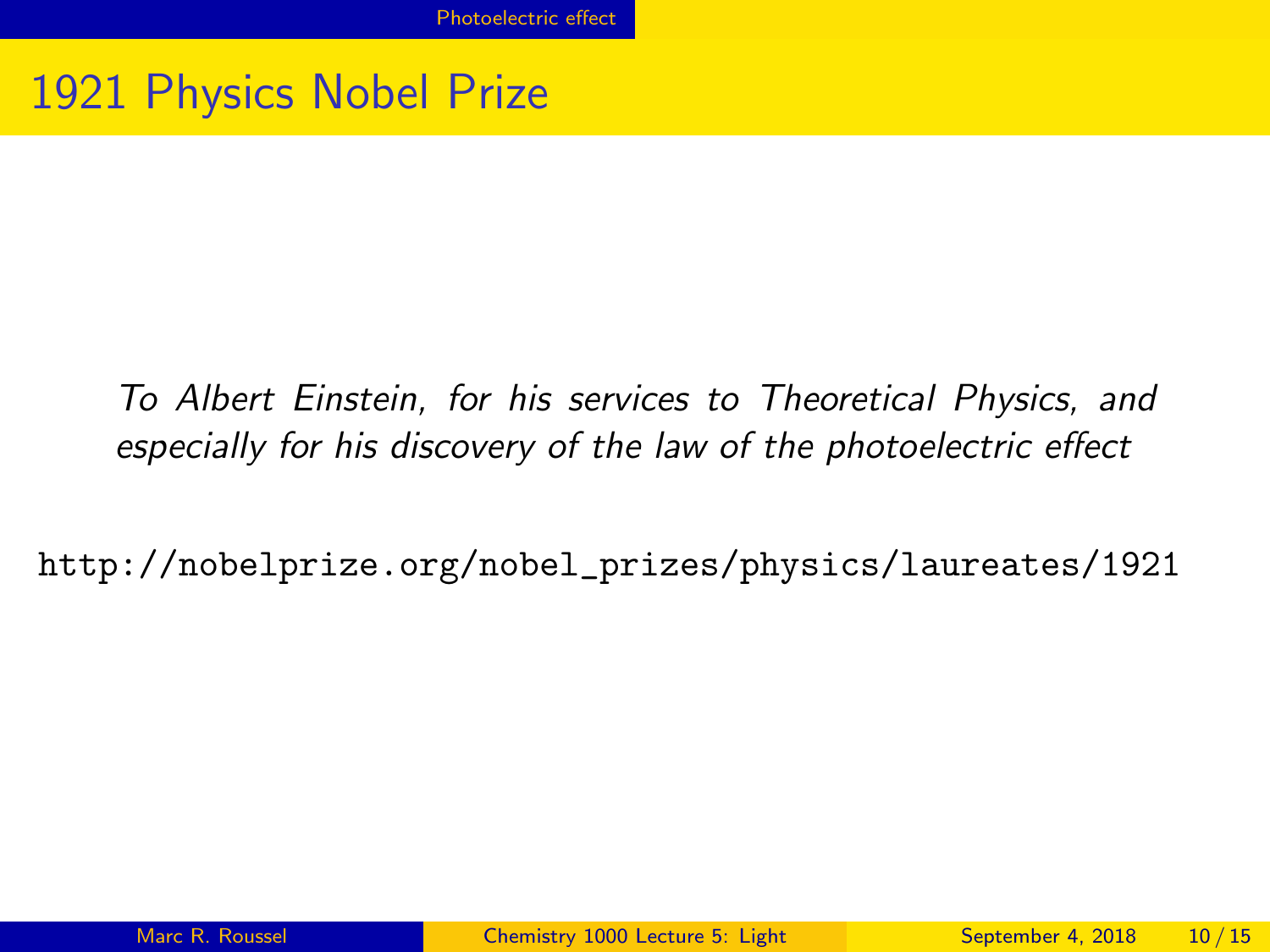#### Photons vs waves

- $c = \lambda \nu$  (because light is a wave) and  $E = h\nu$  (from Einstein)
- Combine the two to get

$$
E=\frac{hc}{\lambda}
$$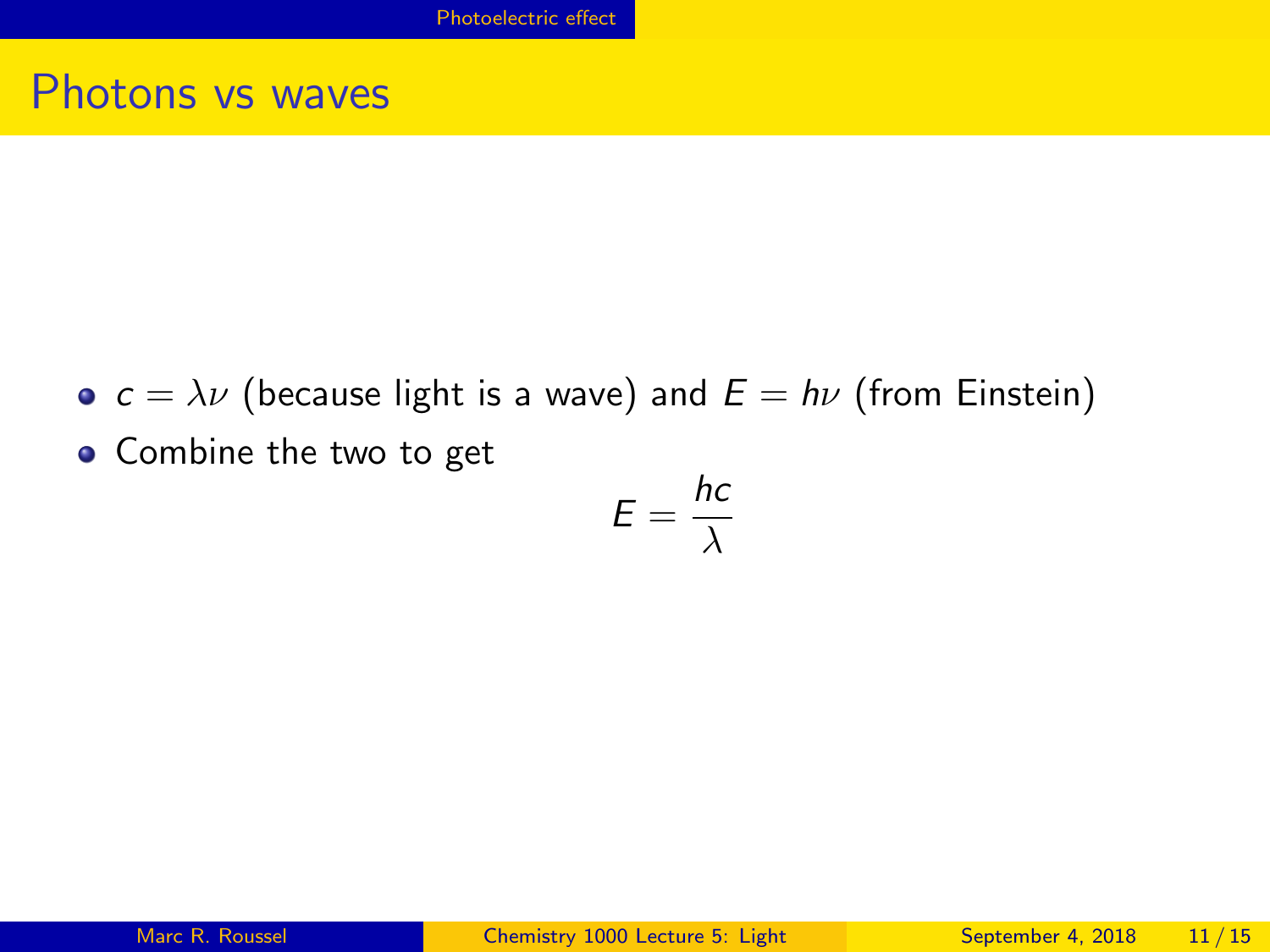#### <span id="page-11-0"></span>Momentum-wavelength relationship for photons

**•** In classical mechanics, momentum is a conserved "amount of motion" calculated by

$$
p = mv
$$

• From Einstein's relativity theory, we have

$$
E^2=c^2p^2+m_0^2c^4
$$

- Photons are massless, so  $m_0 = 0$ , which gives  $E = cp$ .
- Since E is also equal to  $hc/\lambda$ , we get

$$
p=\frac{h}{\lambda}
$$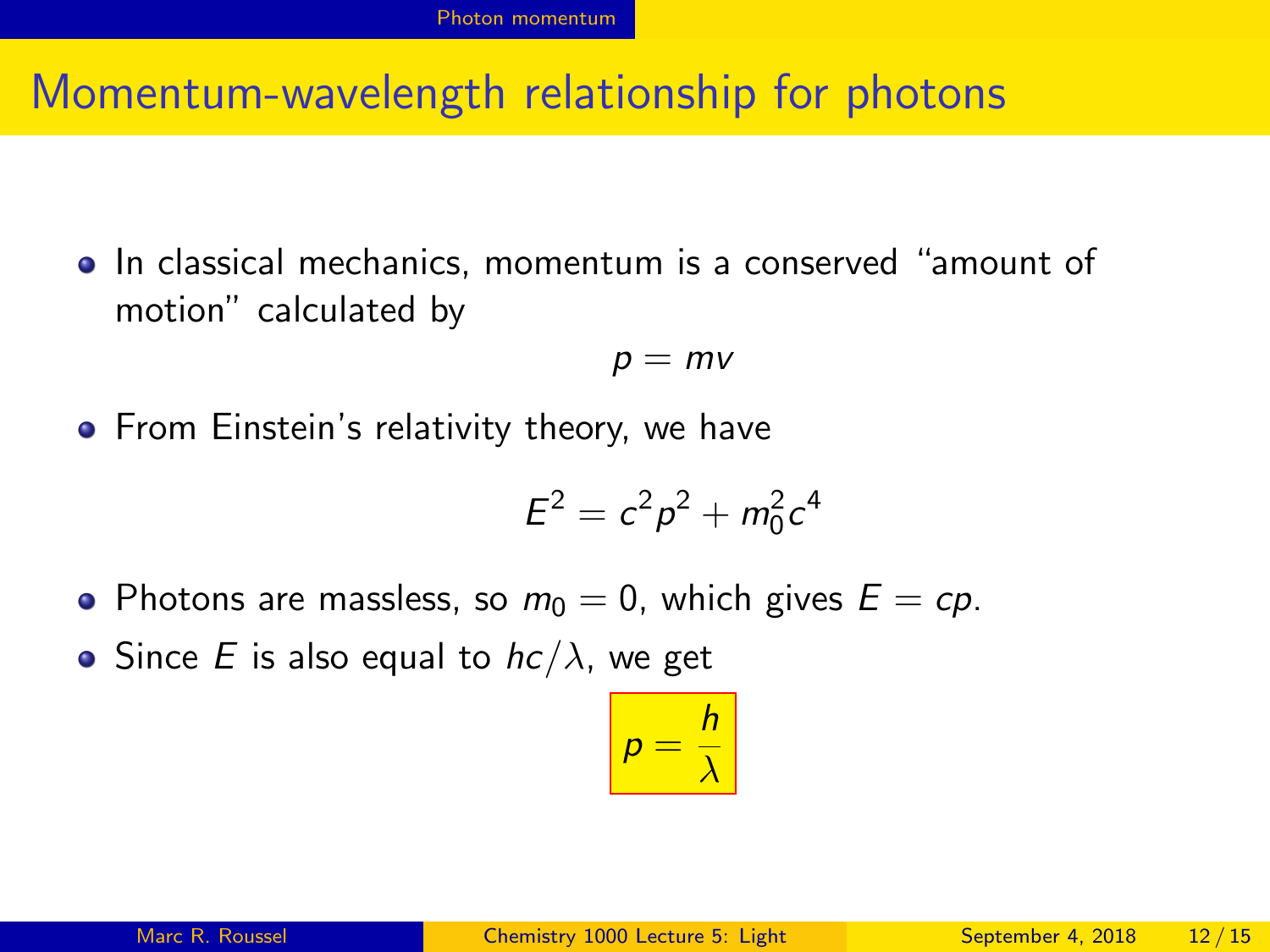#### Example: Calculations of wave/photon properties

Fluorescent light contains a strong green line with a wavelength of 546 nm. From the wavelength, we can calculate the following:

$$
\nu = \frac{c}{\lambda} = \frac{2.99792458 \times 10^8 \text{ m/s}}{546 \times 10^{-9} \text{ m}} = 5.49 \times 10^{14} \text{ Hz}
$$
  
\n
$$
E = h\nu = (6.62606957 \times 10^{-34} \text{ J/Hz})(5.49 \times 10^{14} \text{ Hz})
$$
  
\n
$$
= 3.64 \times 10^{-19} \text{ J}
$$
  
\n
$$
p = \frac{h}{\lambda} = \frac{6.62606957 \times 10^{-34} \text{ J/Hz}}{546 \times 10^{-9} \text{ m}} = 1.21 \times 10^{-27} \text{ kg m/s}
$$
  
\n
$$
E_m = N_A E = (6.02214199 \times 10^{23} \text{ mol}^{-1})(3.64 \times 10^{-19} \text{ J})
$$
  
\n
$$
= 219 \text{ kJ/mol}
$$
  
\n
$$
p_m = N_A p = (6.02214199 \times 10^{23} \text{ mol}^{-1})(1.21 \times 10^{-27} \text{ kg m/s})
$$
  
\n
$$
= 7.31 \times 10^{-4} \text{ kg m s}^{-1} \text{mol}^{-1}
$$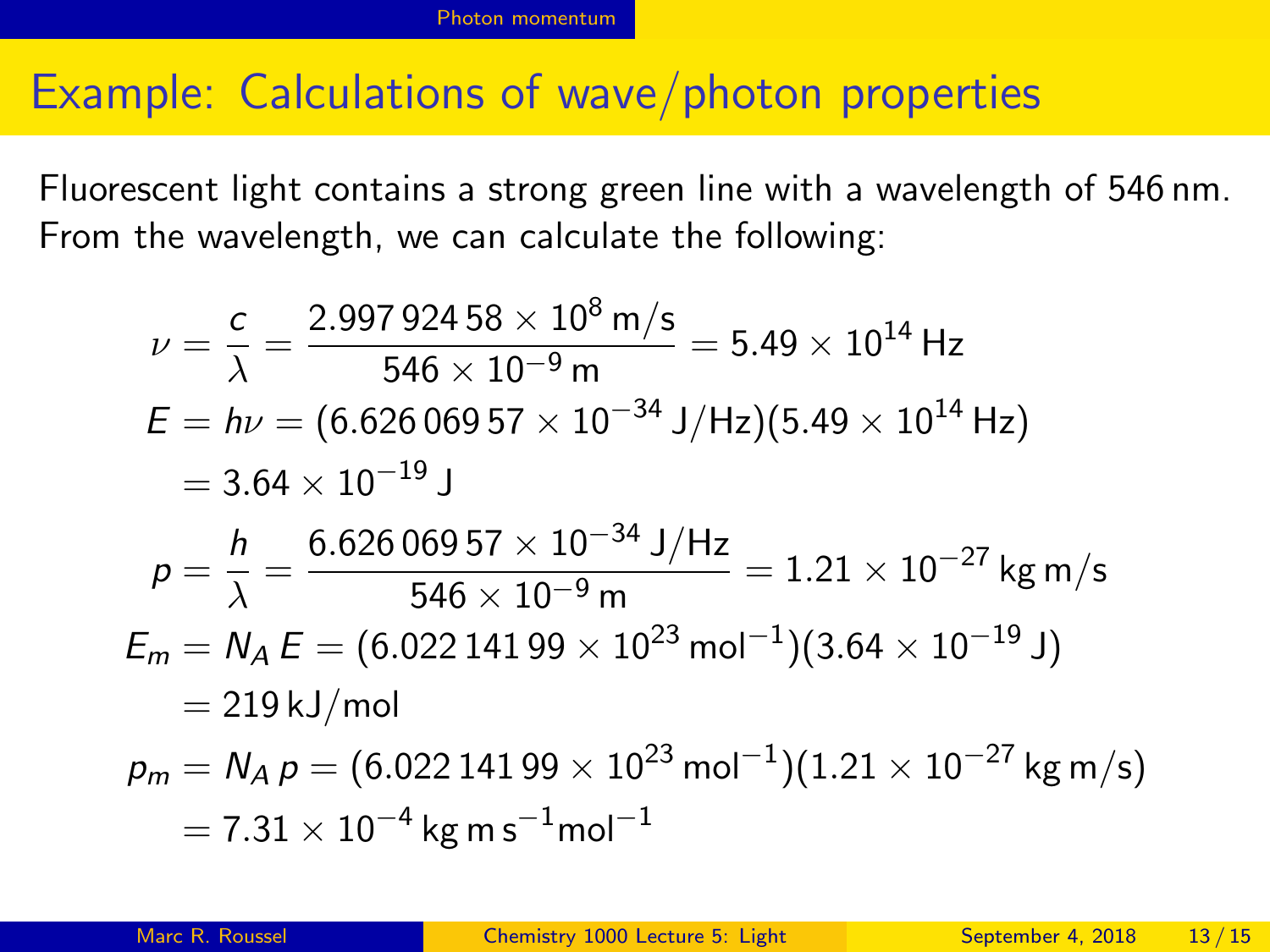#### Electromagnetic spectrum

- From shortest to longest wavelength (highest to lowest energy): gamma rays, X rays, ultraviolet, visible, infrared, microwave, radio
- Visible range: 400–760 nm
	- From shortest to longest wavelength (highest to lowest energy): violet, blue, green, yellow, orange, red

**O** Memorize content of this slide.